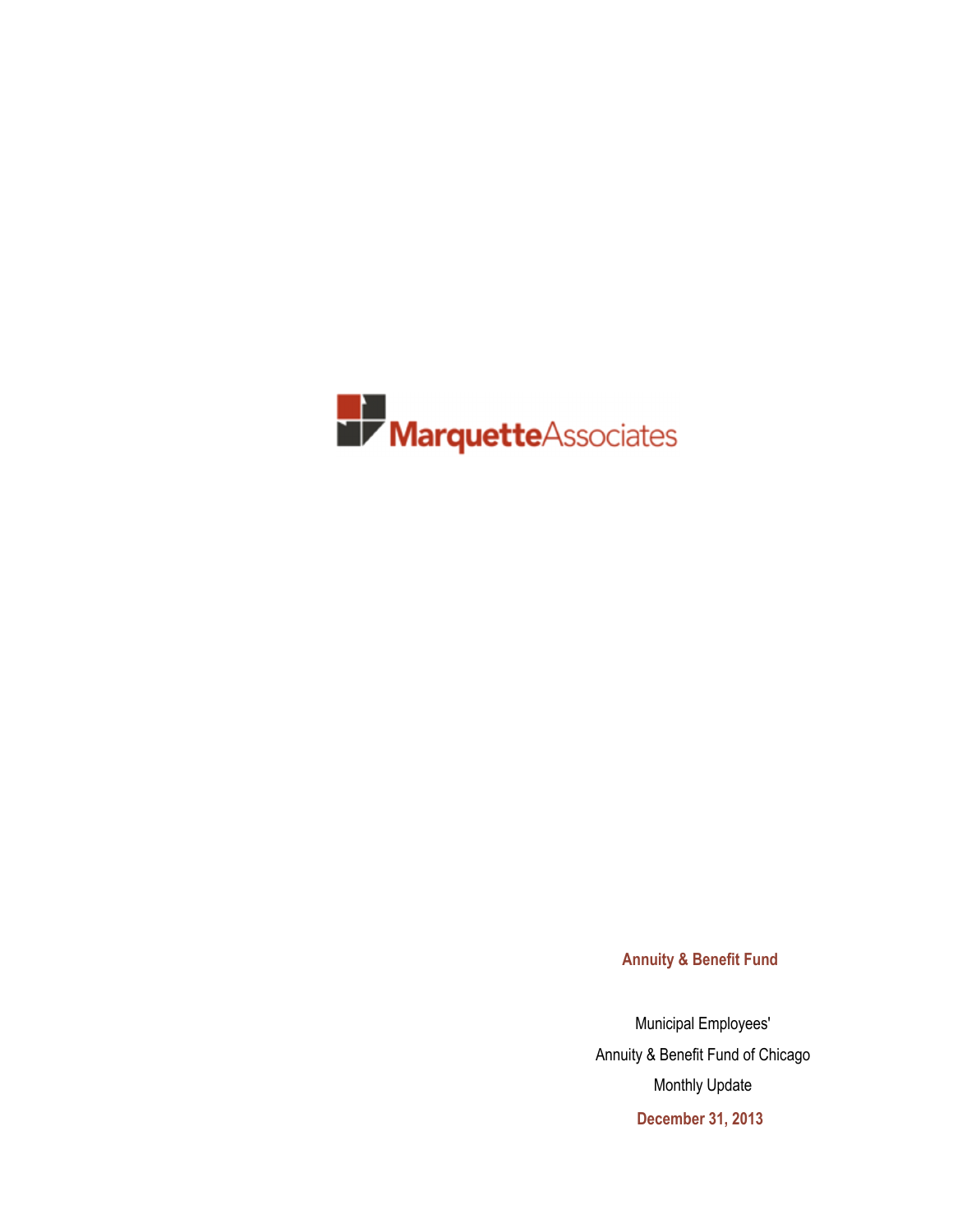Total Fund Composite

### Market Value: \$5,285.7 Million and 100.0% of Fund

**Ending December 31, 2013**

|                                       | <b>Asset Class</b>                | Market Value<br>$($ \$) | 1 Mo Net<br>Cash Flows (\$) | % of<br>Portfolio | Policy % | Policy Difference<br>$(\$)$ |
|---------------------------------------|-----------------------------------|-------------------------|-----------------------------|-------------------|----------|-----------------------------|
| <b>Total Fund Composite</b>           |                                   | 5,285,687,068           | $-55,556,963$               | 100.0             | 100.0    | $\pmb{0}$                   |
| <b>Fixed Income Composite</b>         |                                   | 1,323,298,249           | $-202,649$                  | 25.0              | 27.0     | -103,837,312                |
| Neuberger Berman                      | Core Plus Fixed Income            | 271,579,675             | $-12,844$                   | 5.1               |          |                             |
| <b>LM Capital</b>                     | Core Fixed Income                 | 316,654,956             | $-37,888$                   | 6.0               |          |                             |
| <b>UBS</b>                            | Core Fixed Income                 | 112,537,217             | $-11,270$                   | 2.1               |          |                             |
| Segall Bryant & Hamill                | Int. Fixed Income                 | 288,793,403             | $-20,458$                   | 5.5               |          |                             |
| MacKay Shields                        | High Yield Fixed Income           | 195,827,849             | $-73,861$                   | 3.7               |          |                             |
| Symphony                              | Senior Secured Loans              | 137,905,149             | $-46,327$                   | 2.6               |          |                             |
| <b>U.S. Equity Composite</b>          |                                   | 1,414,460,183           | $-53,294,733$               | 26.8              | 26.0     | 40,181,599                  |
| FIS Group U.S. Equity                 |                                   | 140,412,350             | 829                         | 2.7               |          | 140,412,350                 |
| Great Lakes                           | Large-Cap Value                   | 109,483,166             | $-27,141$                   | 2.1               |          |                             |
| Herndon                               | Large-Cap Value                   | 106,283,158             | $-20,031,524$               | 2.0               |          |                             |
| RhumbLine S&P 500 Index               | Large-Cap Core                    | 265,080,568             | $-18,001,537$               | 5.0               |          |                             |
| CastleArk                             | Large-Cap Growth                  | 106,656,574             | $-34,363$                   | 2.0               |          |                             |
| <b>Holland Capital</b>                | Large-Cap Growth                  | 104,572,384             | $-15,032,677$               | 2.0               |          |                             |
| <b>Earnest Partners</b>               | Mid-Cap Core                      | 93,991,415              | $-43,152$                   | 1.8               |          |                             |
| William Blair                         | Mid-Cap Growth                    | 89,454,673              | $-56,878$                   | 1.7               |          |                             |
| Geneva Capital                        | Mid-Cap Growth                    | 104,360,532             | $-43,592$                   | 2.0               |          |                             |
| Ariel Investments                     | Smid-Cap Value                    | 140,688,049             | $-44,145$                   | 2.7               |          |                             |
| Keeley                                | Small-Cap Value                   | 153,477,316             | 19,446                      | 2.9               |          |                             |
| <b>International Equity Composite</b> |                                   | 1,181,514,840           | $-358, 155$                 | 22.4              | 22.0     | 18,663,685                  |
| FIS Group Non-U.S. Equity             |                                   | 41,984,250              | $-2,568$                    | 0.8               |          | 41,984,250                  |
| NTGI MSCI ACWI ex. U.S. Index Fund    | Non-U.S. All-Cap Core             | 337,719,724             | $-29,781$                   | 6.4               |          |                             |
| LSV                                   | Non-U.S. Large-Cap<br>Value       | 122,536,575             | $-60,732$                   | 2.3               |          |                             |
| Cornerstone                           | Non-U.S. Large-Cap<br>Core        | 128,718,517             | $-54,202$                   | 2.4               |          |                             |
| Walter Scott & Partners               | Non-U.S. Large-Cap<br>Growth      | 119,961,992             | $-81,031$                   | 2.3               |          |                             |
| NTGI Small Cap International Index    | Non-U.S. Small-Cap<br>Core        | 282,181,419             | $-30,521$                   | 5.3               |          |                             |
| <b>William Blair</b>                  | <b>Emerging Markets</b>           | 148,412,362             | $-99,319$                   | 2.8               |          |                             |
| <b>Hedge Fund Composite</b>           |                                   | 619,348,734             | 0                           | 11.7              | 10.0     | 90,780,027                  |
| Rock Creek Georgetown Fund            | <b>Hedged Equity Hedge</b><br>FoF | 315,091,727             | 0                           | 6.0               |          |                             |
| K2 Long Short Fund                    | <b>Hedged Equity Hedge</b><br>FoF | 304,257,007             | 0                           | 5.8               |          |                             |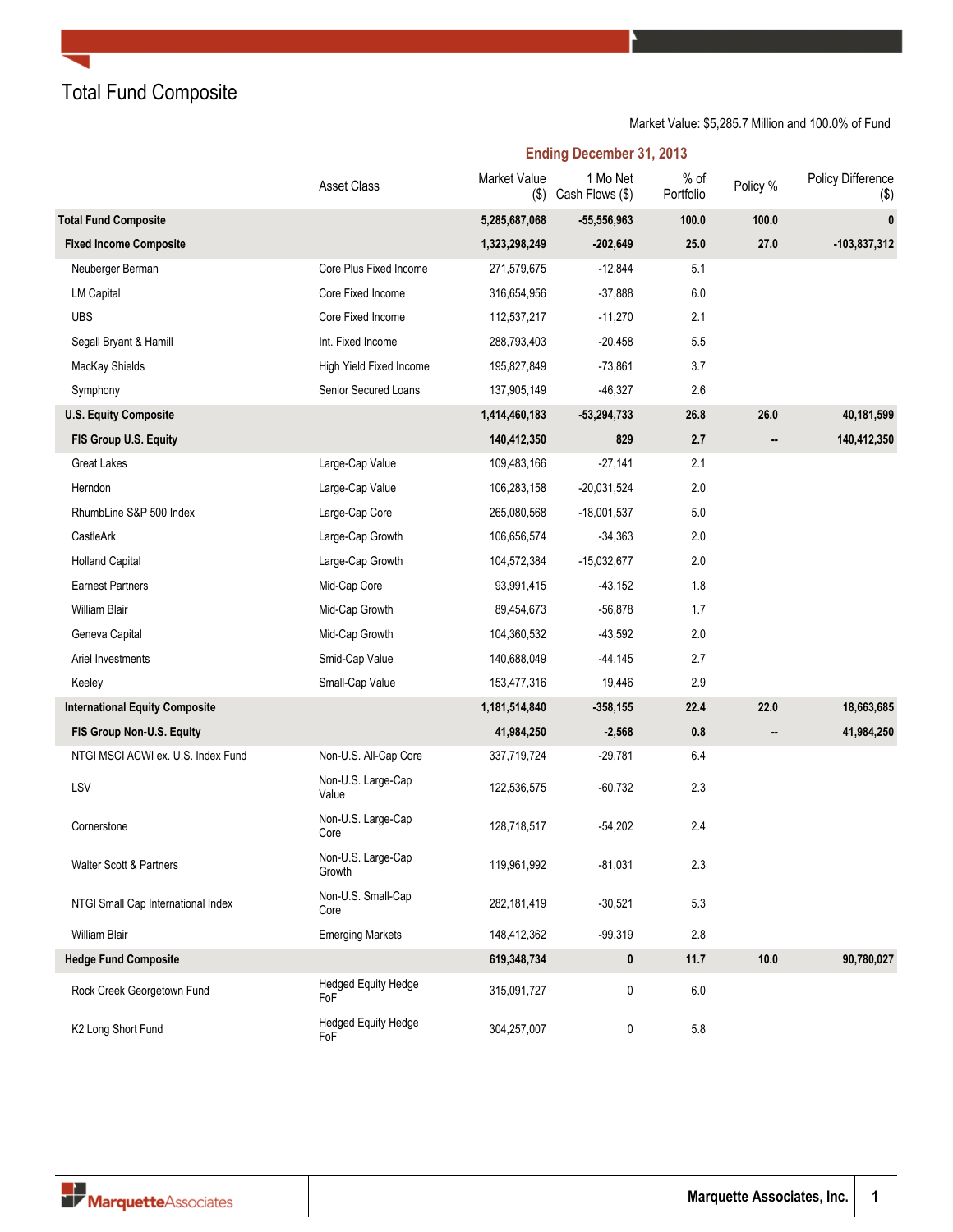Total Fund Composite

Market Value: \$5,285.7 Million and 100.0% of Fund

|                                                   | Asset Class           | <b>Market Value</b><br>(3) | 1 Mo Net<br>Cash Flows (\$) | % of<br>Portfolio | Policy % | <b>Policy Difference</b><br>$(\$)$ |
|---------------------------------------------------|-----------------------|----------------------------|-----------------------------|-------------------|----------|------------------------------------|
| <b>Real Estate Composite</b>                      |                       | 483,804,119                | 91,332                      | 9.2               | 10.0     | -44,764,588                        |
| <b>Open-End Real Estate Comp</b>                  |                       | 336,995,867                | $-1,104,716$                | 6.4               |          | 336,995,867                        |
| American Core Realty Fund, LLC                    | Core Real Estate      | 60,681,933                 | 0                           | 1.1               |          |                                    |
| AFL-CIO Building Investment Trust                 | Core Real Estate      | 74,179,813                 | 0                           | 1.4               |          |                                    |
| JPMorgan Strategic Property Fund                  | Core Real Estate      | 91,818,538                 | 0                           | 1.7               |          |                                    |
| <b>PRISA</b>                                      | Core Real Estate      | 56,756,902                 | $-615,233$                  | 1.1               |          |                                    |
| PRISA II                                          | Core Plus Real Estate | 53,558,680                 | -489,483                    | 1.0               |          |                                    |
| <b>Closed-End Real Estate Composite</b>           |                       | 146,808,252                | 1,196,047                   | 2.8               |          | 146,808,252                        |
| <b>Private Equity Composite</b>                   |                       | 246,742,238                | $-2,792,781$                | 4.7               | 5.0      | $-17,542,115$                      |
| <b>Fund of Funds Private Equity Composite</b>     |                       | 104,772,125                | $-2,518,819$                | 2.0               |          | 104,772,125                        |
| <b>Direct Investment Private Equity Composite</b> |                       | 141,970,113                | $-273,962$                  | 2.7               |          | 141,970,113                        |
| <b>Cash Accounts</b>                              |                       | 16,518,705                 | 1,000,023                   | 0.3               | 0.0      | 16,518,705                         |

### **Ending December 31, 2013**

**2 Marquette Associates, Inc.**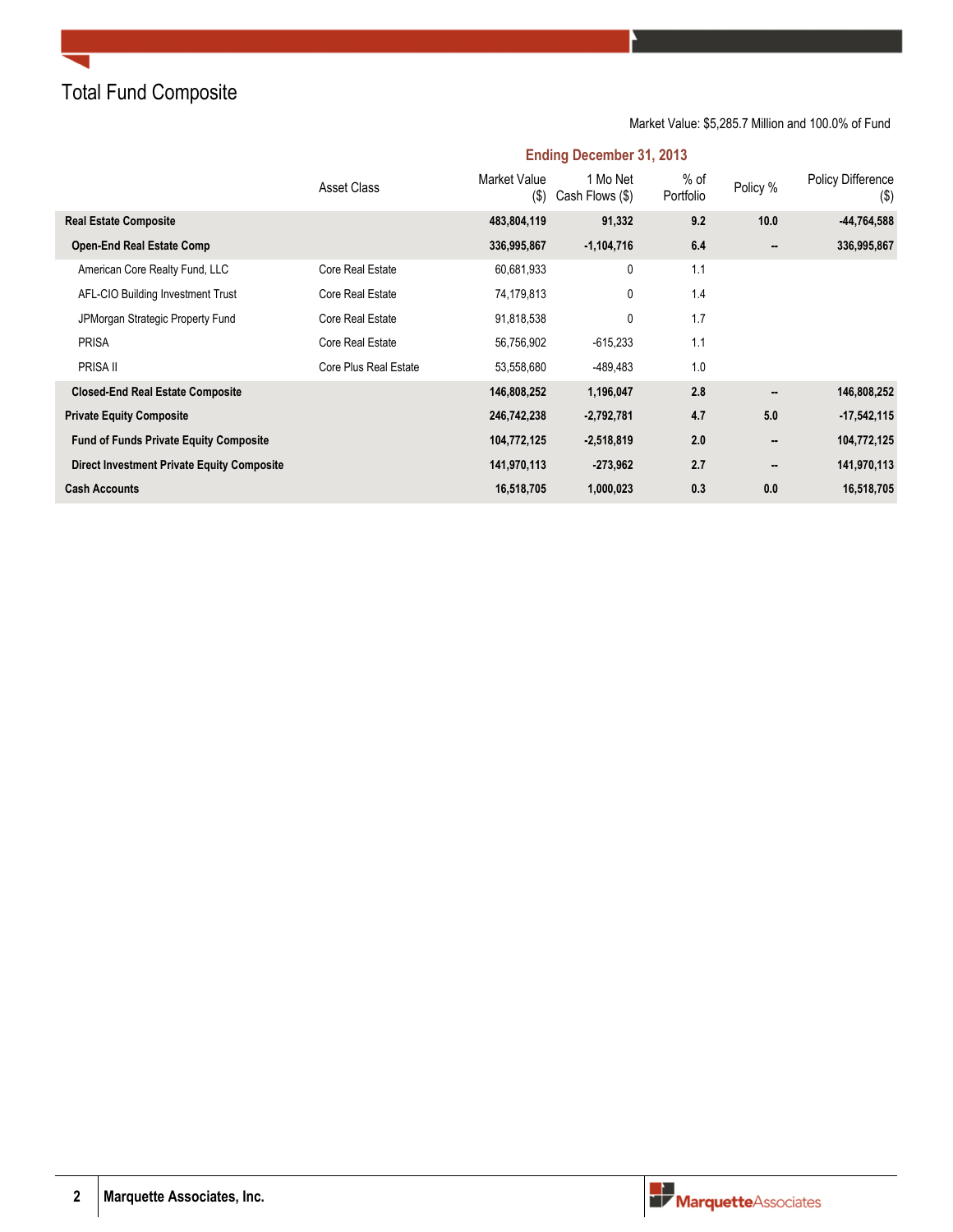

## Total Fund Composite **Annualized Performance (Net of Fees)** Annualized Performance (Net of Fees)

Market Value: \$5,285.7 Million and 100.0% of Fund

|                                        | <b>Ending December 31, 2013</b> |        |            |        |       |        |       |       |        |         |  |  |
|----------------------------------------|---------------------------------|--------|------------|--------|-------|--------|-------|-------|--------|---------|--|--|
|                                        | 1 Mo                            | 3 Mo   | <b>YTD</b> | 1 Yr   | 2 Yrs | 3 Yrs  | 4 Yrs | 5 Yrs | 7 Yrs  | 10 Yrs  |  |  |
| <b>Total Fund Composite</b>            | 1.2                             | 4.6    | 15.5       | 15.5   | 14.1  | 9.2    | 10.5  | 12.2  | 4.5    | 6.1     |  |  |
| <b>MEABF Proposed Policy Benchmark</b> | 0.8                             | 4.0    | 13.3       | 13.3   | 12.4  | 8.0    | 9.2   | 10.0  | 3.6    | 5.8     |  |  |
| <b>MEABF Actuarial Rate</b>            | 0.6                             | 1.8    | 7.5        | 7.5    | 7.5   | 7.7    | 7.7   | 7.8   | 7.9    | 7.9     |  |  |
| <b>Fixed Income Composite</b>          | $-0.2$                          | 0.8    | 0.4        | 0.4    | 3.7   | 4.7    | 5.5   | 6.5   | 4.7    | 4.4     |  |  |
| Barclays Aggregate                     | $-0.6$                          | $-0.1$ | $-2.0$     | $-2.0$ | 1.0   | 3.3    | 4.1   | 4.4   | 4.9    | 4.5     |  |  |
| <b>U.S. Equity Composite</b>           | 2.7                             | 9.8    | 33.6       | 33.6   | 24.6  | 15.9   | 17.0  | 20.3  | 7.2    | 8.1     |  |  |
| Wilshire 5000 Total Market             | 2.6                             | 10.1   | 33.1       | 33.1   | 24.3  | 16.0   | 16.3  | 18.6  | 6.5    | $8.0\,$ |  |  |
| <b>International Equity Composite</b>  | $1.2$                           | 4.8    | 17.6       | 17.6   | 18.0  | 6.3    | 8.5   | 14.4  | 5.1    | 9.7     |  |  |
| <b>MSCI ACWI ex USA</b>                | 0.9                             | 4.8    | 15.3       | 15.3   | 16.1  | 5.1    | 6.6   | 12.8  | 2.2    | 7.6     |  |  |
| <b>MSCI EAFE</b>                       | 1.5                             | 5.7    | 22.8       | 22.8   | 20.0  | 8.2    | 8.1   | 12.4  | 1.8    | 6.9     |  |  |
| <b>Hedge Fund Composite</b>            | 1.6                             | 5.6    | 17.6       | 17.6   | 13.4  | 7.0    | 6.6   |       |        |         |  |  |
| <b>HFRX Equity Hedge Index</b>         | 1.2                             | 4.2    | 11.1       | 11.1   | 7.9   | $-2.0$ | 0.7   | 3.0   | $-1.6$ | 0.4     |  |  |
| <b>Real Estate Composite</b>           | 0.3                             | 0.6    | 9.3        | 9.3    | 9.3   | 11.3   | 12.6  | 1.9   | 0.7    | 5.3     |  |  |
| NPI                                    | 0.0                             | 0.0    | 8.2        | 8.2    | 9.4   | 11.0   | 11.5  | 5.2   | 4.9    | 8.4     |  |  |
| <b>Open-End Real Estate Comp</b>       | 0.5                             | 0.9    | 10.3       | 10.3   | 10.5  | 12.0   | 12.7  | 2.0   | 1.8    | 6.1     |  |  |
| NFI                                    | 0.0                             | 0.0    | 9.7        | 9.7    | 9.7   | 11.5   | 12.4  | 2.1   | 1.9    | 5.9     |  |  |

\* Please refer to the Notes at the end of this report for Proposed Policy Benchmark information.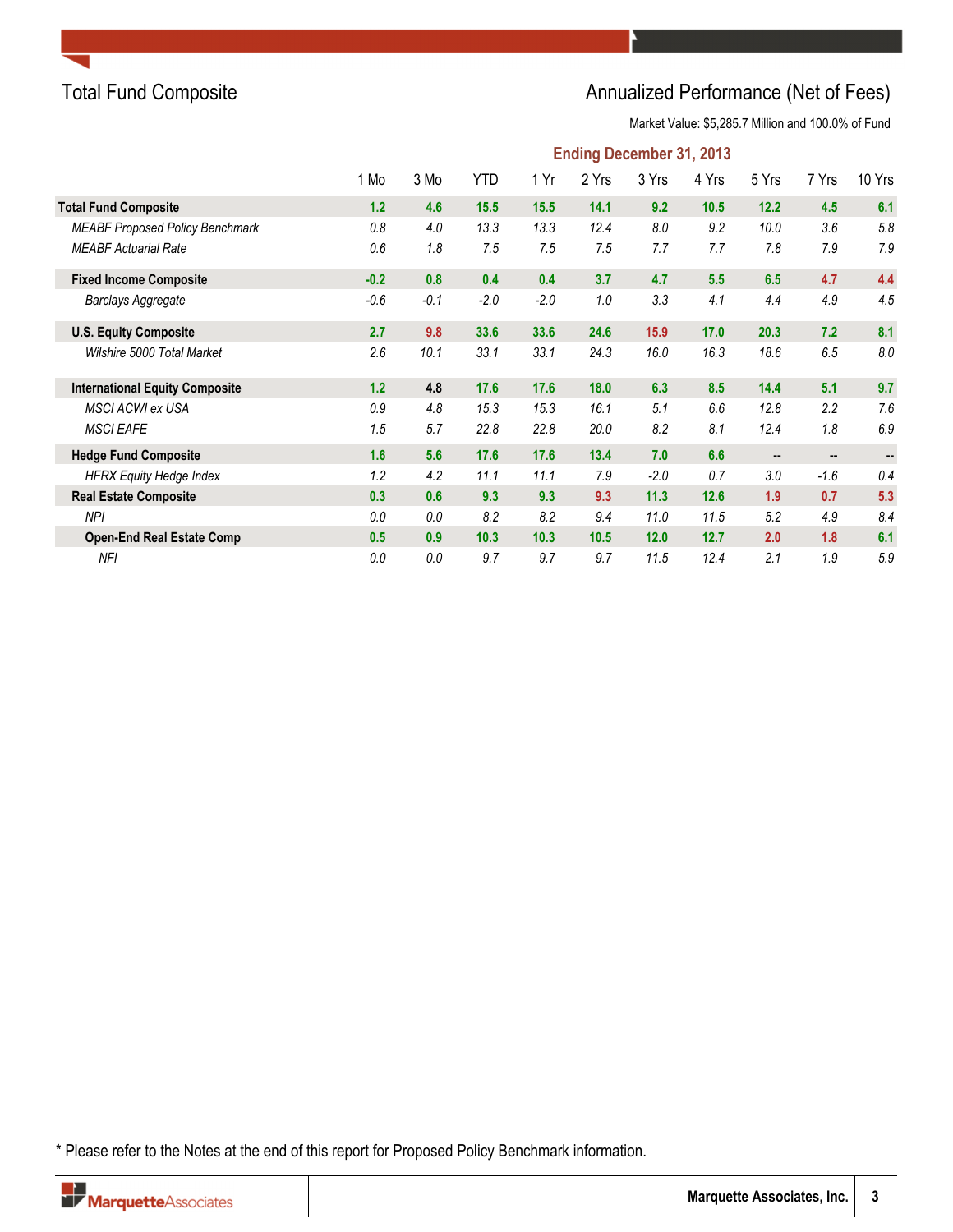## Total Fund Composite **Calendar Performance (Net of Fees)**

Market Value: \$5,285.7 Million and 100.0% of Fund

|                                        |        | <b>Calendar Year</b> |         |      |         |         |                |      |                |         |      |  |  |
|----------------------------------------|--------|----------------------|---------|------|---------|---------|----------------|------|----------------|---------|------|--|--|
|                                        | 2013   | 2012                 | 2011    | 2010 | 2009    | 2008    | 2007           | 2006 | 2005           | 2004    | 2003 |  |  |
| <b>Total Fund Composite</b>            | 15.5   | 12.8                 | 0.1     | 14.2 | 19.6    | $-28.6$ | 7.3            | 12.7 | 6.7            | 10.4    | 19.6 |  |  |
| <b>MEABF Proposed Policy Benchmark</b> | 13.3   | 11.4                 | $-0.2$  | 12.7 | 13.3    | $-26.5$ | 8.2            | 14.2 | 7.9            | 11.7    | 23.3 |  |  |
| <b>MEABF Actuarial Rate</b>            | 7.5    | 7.5                  | 8.0     | 8.0  | 8.0     | 8.0     | 8.0            | 8.0  | 8.0            | 8.0     | 8.0  |  |  |
| <b>Fixed Income Composite</b>          | 0.4    | 7.0                  | 6.7     | 8.0  | 10.6    | $-4.6$  | 5.2            | 4.6  | 2.3            | 4.4     |      |  |  |
| <b>Barclays Aggregate</b>              | $-2.0$ | 4.2                  | 7.8     | 6.5  | 5.9     | 5.2     | 7.0            | 4.3  | 2.4            | 4.3     | 4.1  |  |  |
| <b>U.S. Equity Composite</b>           | 33.6   | 16.2                 | 0.4     | 20.5 | 34.2    | $-38.7$ | 5.2            | 12.6 | 5.5            | 12.6    |      |  |  |
| Wilshire 5000 Total Market             | 33.1   | 16.1                 | 1.0     | 17.2 | 28.3    | $-37.2$ | 5.6            | 15.8 | 6.4            | 12.5    | 31.6 |  |  |
| <b>International Equity Composite</b>  | 17.6   | 18.3                 | $-13.8$ | 15.3 | 41.6    | $-36.6$ | 14.3           | 29.8 | 17.2           | 16.4    | --   |  |  |
| <b>MSCI ACWI ex USA</b>                | 15.3   | 16.8                 | $-13.7$ | 11.2 | 41.4    | $-45.5$ | 16.7           | 26.7 | 16.6           | 20.9    | 40.8 |  |  |
| <b>MSCI EAFE</b>                       | 22.8   | 17.3                 | $-12.1$ | 7.8  | 31.8    | $-43.4$ | 11.2           | 26.3 | 13.5           | 20.2    | 38.6 |  |  |
| <b>Hedge Fund Composite</b>            | 17.6   | 9.3                  | $-4.7$  | 5.3  |         |         | $\blacksquare$ |      | $\blacksquare$ |         |      |  |  |
| <b>HFRX Equity Hedge Index</b>         | 11.1   | 4.8                  | $-19.1$ | 8.9  | 13.1    | $-25.5$ | 3.2            | 9.2  | 4.2            | $2.2\,$ | 14.5 |  |  |
| <b>Real Estate Composite</b>           | 9.3    | 9.3                  | 15.3    | 16.9 | $-31.8$ | $-16.2$ | 14.4           | 16.7 | 24.3           | 9.9     | 4.5  |  |  |
| <b>NPI</b>                             | 8.2    | 10.5                 | 14.3    | 13.1 | $-16.9$ | $-6.5$  | 15.8           | 16.6 | 20.1           | 14.5    | 9.0  |  |  |
| <b>Open-End Real Estate Comp</b>       | 10.3   | 10.7                 | 15.0    | 14.8 | $-31.6$ | $-11.1$ | 15.8           | 15.3 | 22.6           | 12.7    | 8.3  |  |  |
| NFI                                    | 9.7    | 9.8                  | 15.0    | 15.3 | $-30.4$ | $-10.7$ | 14.8           | 15.3 | 20.2           | 12.0    | 8.3  |  |  |

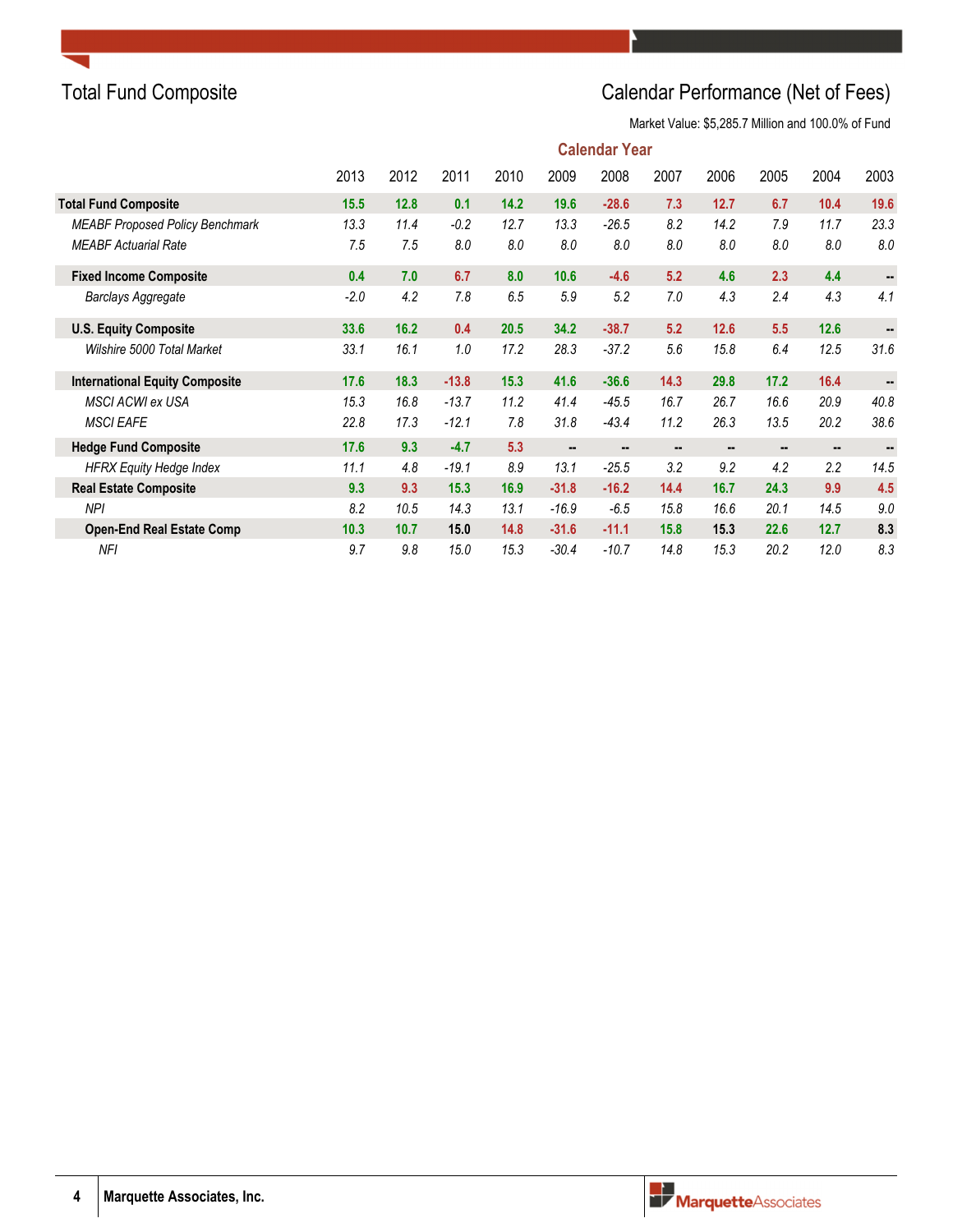# Investment Manager **Annualized Performance (Net of Fees)**

Market Value: \$5,285.7 Million and 100.0% of Fund

|                                        |        |        |            |        |       | <b>Ending December 31, 2013</b> |                          |                          |                          |                          | <b>Inception</b> |               |
|----------------------------------------|--------|--------|------------|--------|-------|---------------------------------|--------------------------|--------------------------|--------------------------|--------------------------|------------------|---------------|
|                                        | 1 Mo   | 3 Mo   | <b>YTD</b> | 1 Yr   | 2 Yrs | 3 Yrs                           | 4 Yrs                    | 5 Yrs                    | 7 Yrs                    | 10 Yrs                   | Return           | Since         |
| <b>Total Fund Composite</b>            | 1.2    | 4.6    | 15.5       | 15.5   | 14.1  | 9.2                             | 10.5                     | 12.2                     | 4.5                      | 6.1                      | ä,               |               |
| <b>MEABF Proposed Policy Benchmark</b> | 0.8    | 4.0    | 13.3       | 13.3   | 12.4  | 8.0                             | 9.2                      | 10.0                     | 3.6                      | $5.8\,$                  |                  |               |
| <b>MEABF Actuarial Rate</b>            | 0.6    | 1.8    | 7.5        | 7.5    | 7.5   | 7.7                             | 7.7                      | 7.8                      | 7.9                      | 7.9                      |                  |               |
| <b>Fixed Income Composite</b>          | $-0.2$ | 0.8    | 0.4        | 0.4    | 3.7   | 4.7                             | 5.5                      | 6.5                      | 4.7                      | 4.4                      | н,               |               |
| <b>Barclays Aggregate</b>              | $-0.6$ | $-0.1$ | $-2.0$     | $-2.0$ | 1.0   | 3.3                             | 4.1                      | 4.4                      | 4.9                      | 4.5                      |                  |               |
| Neuberger Berman                       | $-0.5$ | 0.0    | $-2.0$     | $-2.0$ | 1.6   | 3.6                             | 4.8                      | 6.4                      | 5.2                      | 4.8                      | 5.4              | May-01        |
| Barclays Aggregate                     | $-0.6$ | $-0.1$ | $-2.0$     | $-2.0$ | 1.0   | 3.3                             | 4.1                      | 4.4                      | 4.9                      | 4.5                      | 5.1              | May-01        |
| <b>LM Capital</b>                      | $-0.6$ | 0.2    | $-1.7$     | $-1.7$ | 1.8   | 3.6                             | 4.2                      | $\overline{\phantom{a}}$ | $\overline{\phantom{a}}$ |                          | 5.2              | Mar-09        |
| <b>Barclays Aggregate</b>              | $-0.6$ | $-0.1$ | $-2.0$     | $-2.0$ | 1.0   | 3.3                             | 4.1                      | 4.4                      | 4.9                      | 4.5                      | 4.7              | Mar-09        |
| <b>UBS</b>                             | $-0.4$ | 0.1    | $-1.9$     | $-1.9$ | 1.7   | 3.5                             | $\overline{\phantom{a}}$ | --                       | --                       | $\overline{\phantom{a}}$ | 3.3              | $Jul-10$      |
| <b>Barclays Aggregate</b>              | $-0.6$ | $-0.1$ | $-2.0$     | $-2.0$ | 1.0   | 3.3                             | 4.1                      | 4.4                      | 4.9                      | 4.5                      | 2.9              | $Jul-10$      |
| Segall Bryant & Hamill                 | $-0.6$ | 0.1    | $-0.8$     | $-0.8$ | 1.9   | 3.4                             | 4.2                      | $\overline{\phantom{a}}$ | --                       | $\overline{\phantom{a}}$ | 4.8              | Apr-09        |
| Barclays Int Govt/Credit               | $-0.6$ | 0.0    | $-0.9$     | $-0.9$ | 1.5   | 2.9                             | 3.6                      | 4.0                      | 4.6                      | 4.1                      | 4.2              | $Apr-09$      |
| MacKay Shields                         | 0.5    | 2.9    | 6.4        | 6.4    | 10.1  | 8.9                             | 9.8                      | --                       | --                       | $\Box$                   | 13.5             | Apr-09        |
| BarCap Ba High Yield                   | 0.4    | 3.2    | 5.1        | 5.1    | 9.7   | 8.7                             | 10.2                     | 16.6                     | 8.8                      | 8.4                      | 13.8             | Apr-09        |
| <b>Barclays High Yield</b>             | 0.5    | 3.6    | 7.4        | 7.4    | 11.6  | 9.3                             | 10.7                     | 18.9                     | 8.7                      | $8.6\,$                  | 16.0             | Apr-09        |
| Symphony                               | 0.8    | 3.0    | 7.5        | 7.5    | 8.6   | 7.0                             | 8.1                      | $\overline{\phantom{a}}$ | --                       | $\overline{\phantom{a}}$ | 9.1              | Aug-09        |
| <b>CSFB Leveraged Loan</b>             | 0.5    | 1.8    | 6.2        | 6.2    | 7.8   | 5.8                             | 6.8                      | 13.5                     | 4.6                      | 5.1                      | 7.9              | Aug-09        |
| <b>U.S. Equity Composite</b>           | 2.7    | 9.8    | 33.6       | 33.6   | 24.6  | 15.9                            | 17.0                     | 20.3                     | 7.2                      | 8.1                      |                  |               |
| Wilshire 5000 Total Market             | 2.6    | 10.1   | 33.1       | 33.1   | 24.3  | 16.0                            | 16.3                     | 18.6                     | 6.5                      | $8.0\,$                  |                  |               |
| FIS Group U.S. Equity                  | 2.8    | 9.3    | 35.3       | 35.3   | 23.9  | $15.2$                          | 16.3                     | 19.5                     | ÷,                       |                          | 18.9             | <b>Jul-10</b> |
| 50% Russell 1000 / 50% Russell 2000    | 2.3    | 9.5    | 36.0       | 36.0   | 25.8  | 16.0                            | 17.4                     | 19.4                     | 6.9                      | 8.5                      | 19.8             | $Jul-10$      |
| <b>Great Lakes</b>                     | 2.9    | 11.5   | 34.9       | 34.9   | 23.7  | 17.1                            | 17.2                     | 18.3                     | 6.6                      | 9.1                      | 10.6             | Mar-91        |
| Russell 1000 Value                     | 2.5    | 10.0   | 32.5       | 32.5   | 24.8  | 16.1                            | 15.9                     | 16.7                     | 4.5                      | $7.6\,$                  | 10.4             | Mar-91        |
| Herndon                                | 3.1    | 12.3   | 31.4       | 31.4   | 24.4  | $\overline{\phantom{a}}$        | $\overline{\phantom{a}}$ | $\overline{\phantom{a}}$ | --                       | $\overline{\phantom{a}}$ | 23.0             | Nov-11        |
| Russell 1000 Value                     | 2.5    | $10.0$ | 32.5       | 32.5   | 24.8  | 16.1                            | 15.9                     | 16.7                     | 4.5                      | 7.6                      | 24.9             | Nov-11        |
| Russell 1000                           | 2.7    | 10.2   | 33.1       | 33.1   | 24.5  | 16.3                            | 16.2                     | 18.6                     | 6.4                      | 7.8                      | 23.9             | Nov-11        |
| RhumbLine S&P 500 Index                | 2.5    | 10.5   | 32.3       | 32.3   | 24.1  | 16.4                            | 16.0                     | 18.0                     | $\frac{1}{2}$            | $\Box$                   | 9.8              | Aug-08        |
| S&P 500                                | 2.5    | 10.5   | 32.4       | 32.4   | 23.9  | 16.2                            | 15.9                     | 17.9                     | 6.1                      | 7.4                      | 9.5              | Aug-08        |
| CastleArk                              | 1.6    | 8.0    | 30.5       | 30.5   | 21.5  | 14.1                            | 15.8                     | 19.8                     | 8.0                      | $\Box$                   | 9.4              | $Jul-04$      |
| Russell 1000 Growth                    | 2.9    | 10.4   | 33.5       | 33.5   | 24.0  | 16.5                            | 16.5                     | 20.4                     | 8.2                      | $7.8\,$                  | 8.7              | $Jul-04$      |
| <b>Holland Capital</b>                 | 2.9    | 9.9    | 32.2       | 32.2   | 22.1  | 15.7                            | 15.7                     | 20.2                     | 8.9                      | 8.1                      | 9.5              | Oct-02        |
| Russell 1000 Growth                    | 2.9    | 10.4   | 33.5       | 33.5   | 24.0  | 16.5                            | 16.5                     | 20.4                     | 8.2                      | 7.8                      | 9.3              | Oct-02        |
| <b>Earnest Partners</b>                | 3.4    | 9.7    | 29.6       | 29.6   | 22.7  | 14.3                            | 17.2                     | 21.9                     | 8.0                      | $\Box$                   | 7.6              | Nov-06        |
| Russell MidCap                         | 3.0    | 8.4    | 34.8       | 34.8   | 25.7  | 15.9                            | 18.2                     | 22.4                     | 7.8                      | 10.2                     |                  | 7.7 Nov-06    |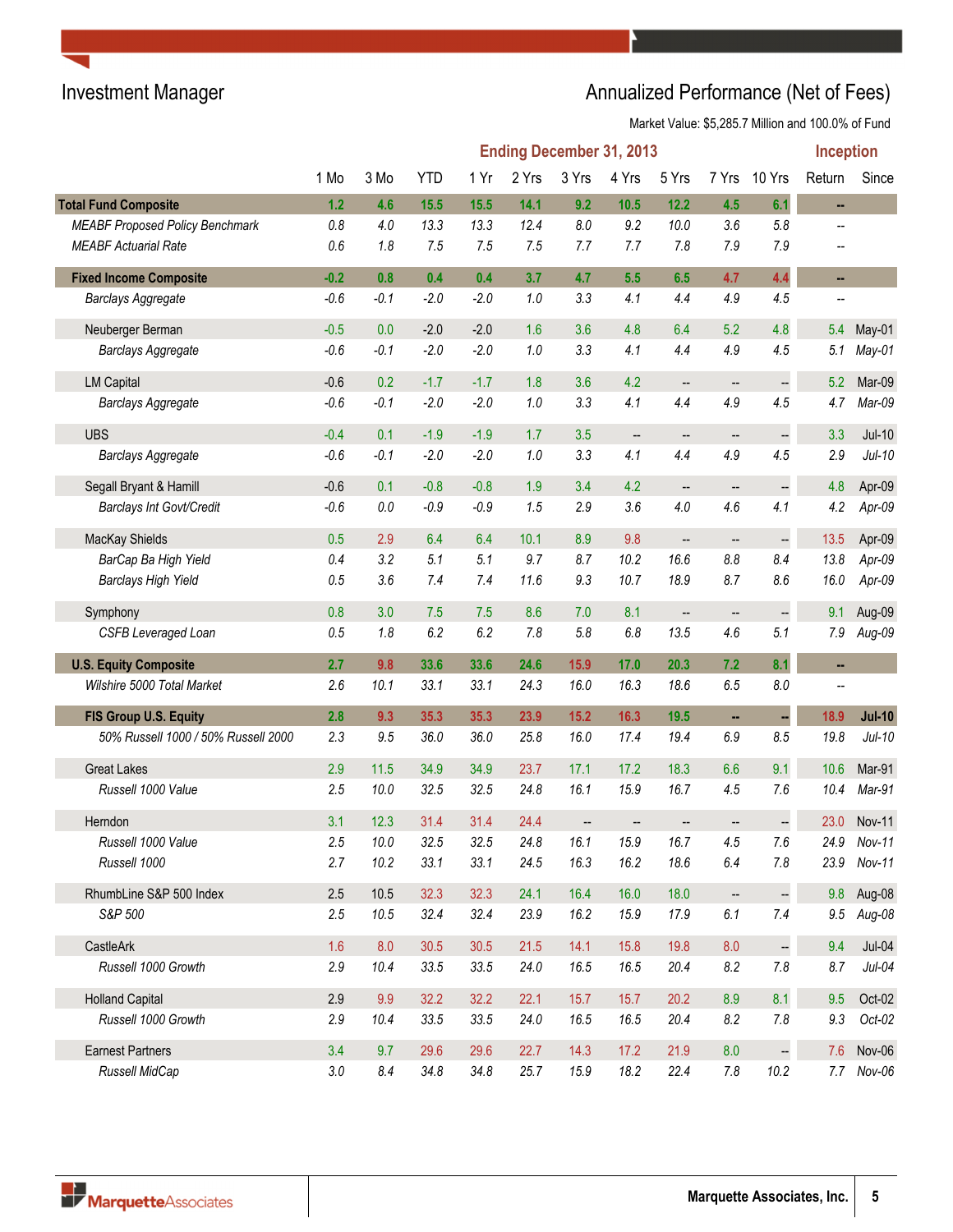### Investment Manager **Annualized Performance (Net of Fees)** Annualized Performance (Net of Fees)

Market Value: \$5,285.7 Million and 100.0% of Fund

|                                       |         |         |            |        | <b>Ending December 31, 2013</b> |        |         |                          |                          |                          | <b>Inception</b> |               |
|---------------------------------------|---------|---------|------------|--------|---------------------------------|--------|---------|--------------------------|--------------------------|--------------------------|------------------|---------------|
|                                       | 1 Mo    | 3 Mo    | <b>YTD</b> | 1 Yr   | 2 Yrs                           | 3 Yrs  | 4 Yrs   | 5 Yrs                    | 7 Yrs                    | 10 Yrs                   | Return           | Since         |
| <b>William Blair</b>                  | 2.6     | 6.7     | 29.4       | 29.4   | 20.0                            | 13.6   | 16.2    | 19.8                     | 8.1                      | $\qquad \qquad \qquad -$ | 8.1              | Dec-06        |
| William Blair MCG Custom<br>Benchmark | 3.2     | 8.2     | 35.7       | 35.7   | 25.4                            | 15.6   | 18.2    | 21.0                     | 7.5                      | 9.5                      | 7.5              | Dec-06        |
| Geneva Capital                        | 3.0     | 6.8     | 31.3       | 31.3   | 20.7                            | 14.6   | 18.3    | $\overline{\phantom{a}}$ | $\qquad \qquad -$        | -                        | 19.6             | Nov-09        |
| Russell MidCap Growth                 | 3.2     | 8.2     | 35.7       | 35.7   | 25.4                            | 15.6   | 18.2    | 23.4                     | 8.5                      | 9.8                      | 19.6             | Nov-09        |
| Ariel Investments                     | 3.9     | 12.3    | 43.5       | 43.5   | 31.2                            | 16.0   | 18.5    | 26.7                     | 8.1                      | 8.7                      | 13.2             | Jun-84        |
| Russell 2500 Value                    | 2.4     | 8.8     | 33.3       | 33.3   | 26.1                            | 15.4   | 17.7    | 19.6                     | 6.4                      | 9.3                      |                  | $Jun-84$      |
| Keeley                                | 1.7     | 8.6     | 37.3       | 37.3   | 32.6                            | 19.1   | 21.0    | 24.3                     | 8.1                      | $11.0$                   | 12.9             | Dec-92        |
| Keeley SCV Custom Benchmark           | 1.9     | 9.3     | 34.5       | 34.5   | 26.0                            | 14.5   | 16.9    | 19.3                     | 5.6                      | 9.4                      | 11.4             | Dec-92        |
| <b>International Equity Composite</b> | $1.2$   | 4.8     | 17.6       | 17.6   | 18.0                            | 6.3    | 8.5     | 14.4                     | 5.1                      | 9.7                      | н.               |               |
| MSCI ACWI ex USA                      | 0.9     | 4.8     | 15.3       | 15.3   | 16.1                            | 5.1    | 6.6     | 12.8                     | 2.2                      | 7.6                      |                  |               |
| <b>MSCI EAFE</b>                      | 1.5     | 5.7     | 22.8       | 22.8   | 20.0                            | 8.2    | 8.1     | 12.4                     | 1.8                      | 6.9                      |                  |               |
| FIS Group Non-U.S. Equity             | 2.9     | 7.8     | 25.2       | 25.2   | н,                              | н,     | ш,      | н,                       | ш,                       | ÷,                       | 25.1             | <b>Aug-12</b> |
| MSCI ACWI ex USA                      | 0.9     | 4.8     | 15.3       | 15.3   | 16.1                            | 5.1    | 6.6     | 12.8                     | 2.2                      | 7.6                      | 19.3             | Aug-12        |
| NTGI MSCI ACWI ex. U.S. Index Fund    | 0.8     | 4.8     | 15.6       | 15.6   | 16.4                            | 5.4    | 6.9     | 13.1                     | $\overline{\phantom{a}}$ | $\frac{1}{2}$            | 12.5             | Oct-08        |
| MSCI ACWI ex USA                      | 0.9     | 4.8     | 15.3       | 15.3   | 16.1                            | 5.1    | 6.6     | 12.8                     | 2.2                      | 7.6                      | 12.3             | $Oct-08$      |
| LSV                                   | 1.6     | 6.5     | 25.8       | 25.8   | 21.5                            | 9.1    | 9.8     | 14.4                     | 1.6                      | $\overline{\phantom{a}}$ | 6.4              | Apr-05        |
| <b>MSCI EAFE Value</b>                | 1.4     | 6.3     | 23.0       | 23.0   | 20.3                            | 8.3    | 7.0     | 12.0                     | 0.6                      | 6.8                      | 5.4              | Apr-05        |
| Cornerstone                           | 1.0     | 3.3     | 18.6       | 18.6   | 18.8                            | 7.1    | 6.7     | 9.5                      | 3.5                      |                          | 7.3              | Nov-04        |
| <b>MSCI EAFE</b>                      | 1.5     | 5.7     | 22.8       | 22.8   | 20.0                            | 8.2    | 8.1     | 12.4                     | 1.8                      | 6.9                      | 6.0              | $Nov-04$      |
| <b>Walter Scott &amp; Partners</b>    | 0.3     | 2.3     | 11.5       | 11.5   | 15.8                            | 6.3    | 7.5     | 11.6                     | 3.9                      | $\ddot{\phantom{1}}$     | 7.4              | Nov-04        |
| <b>MSCI EAFE Growth</b>               | 1.6     | 5.2     | 22.5       | 22.5   | 19.7                            | 8.0    | 9.0     | 12.8                     | 2.9                      | 7.0                      | 6.4              | Nov-04        |
| NTGI Small Cap International Index    | 2.3     | 5.6     | 25.6       | 25.6   | 21.6                            | 7.8    | 11.8    | 18.7                     | $\overline{\phantom{a}}$ | --                       | 18.4             | Oct-08        |
| MSCI World ex USA Small Cap           | 2.4     | 5.5     | 25.6       | 25.6   | 21.4                            | 7.5    | 11.5    | 18.5                     | 3.3                      | 9.2                      | 18.1             | Oct-08        |
| <b>William Blair</b>                  | 0.0     | 4.7     | 4.1        | 4.1    | 12.8                            | 1.9    | 7.0     | 18.6                     | 2.6                      | $\overline{\phantom{a}}$ | 9.5              | $Jul-05$      |
| <b>MSCI Emerging Markets</b>          | $-1.4$  | $1.8\,$ | $-2.6$     | $-2.6$ | 7.3                             | $-2.1$ | $2.8$   | 14.8                     | $3.8\,$                  | 11.2                     | 8.7              | $Jul-05$      |
| <b>Hedge Fund Composite</b>           | 1.6     | 5.6     | 17.6       | 17.6   | 13.4                            | 7.0    | 6.6     | ä,                       | ä,                       | u,                       | ш,               |               |
| <b>HFRX Equity Hedge Index</b>        | 1.2     | 4.2     | 11.1       | 11.1   | 7.9                             | $-2.0$ | $0.7\,$ | $3.0\,$                  | $-1.6$                   | 0.4                      | --               |               |
| Rock Creek Georgetown Fund            | 1.4     | 5.1     | 17.5       | 17.5   | 13.6                            | 7.4    | 7.1     | $\overline{\phantom{a}}$ | $\frac{1}{2}$            |                          | 7.1              | $Jan-09$      |
| <b>HFRX Equity Hedge Index</b>        | 1.2     | 4.2     | 11.1       | 11.1   | $7.9$                           | $-2.0$ | $0.7\,$ | $3.0\,$                  | $-1.6$                   | 0.4                      | 3.1              | $Jan-09$      |
| K2 Long Short Fund                    | 1.8     | 6.0     | 17.6       | 17.6   | 13.1                            | 6.5    | 6.0     | $\overline{\phantom{a}}$ | $\overline{\phantom{a}}$ | $\mathbb{H}$             | 6.3              | $Jan-09$      |
| <b>HFRX Equity Hedge Index</b>        | $1.2\,$ | $4.2\,$ | 11.1       | 11.1   | $7.9$                           | $-2.0$ | $0.7\,$ | $3.0\,$                  | $-1.6$                   | $0.4\,$                  | 3.1              | Jan-09        |

\* William Blair MCG Custom Benchmark is currently Russell MidCap Growth. Prior to June 1, 2009, it is the Russell 2500. \* Keeley SCV Custom Benchmark is currently Russell 2000 Value. Prior to August 1, 2009, it is Russell MidCap Value.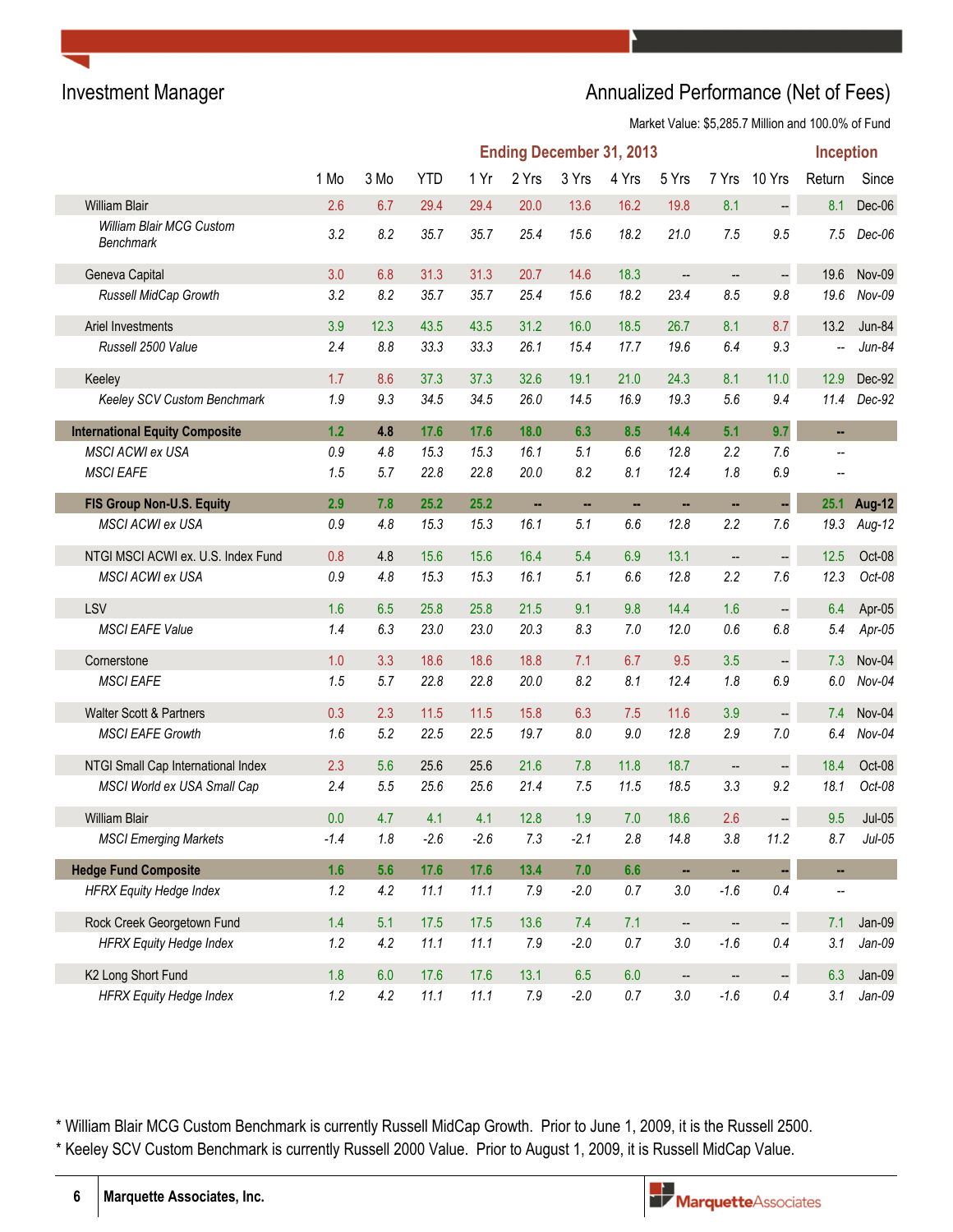# Investment Manager **Annualized Performance (Net of Fees)**

Market Value: \$5,285.7 Million and 100.0% of Fund

|                                   | <b>Ending December 31, 2013</b> |      |            |      |       |       |       |        |        | <b>Inception</b> |        |               |
|-----------------------------------|---------------------------------|------|------------|------|-------|-------|-------|--------|--------|------------------|--------|---------------|
|                                   | 1 Mo                            | 3 Mo | <b>YTD</b> | 1 Yr | 2 Yrs | 3 Yrs | 4 Yrs | 5 Yrs  | 7 Yrs  | 10 Yrs           | Return | Since         |
| <b>Real Estate Composite</b>      | 0.3                             | 0.6  | 9.3        | 9.3  | 9.3   | 11.3  | 12.6  | 1.9    | 0.7    | 5.3              | $\sim$ |               |
| NPI                               | 0.0                             | 0.0  | 8.2        | 8.2  | 9.4   | 11.0  | 11.5  | 5.2    | 4.9    | 8.4              |        |               |
| <b>Open-End Real Estate Comp</b>  | 0.5                             | 0.9  | 10.3       | 10.3 | 10.5  | 12.0  | 12.7  | 2.0    | 1.8    | 6.1              | н.     |               |
| NFI                               | 0.0                             | 0.0  | 9.7        | 9.7  | 9.7   | 11.5  | 12.4  | 2.1    | 1.9    | 5.9              | --     |               |
| American Core Realty Fund, LLC    | 0.0                             | 0.0  | 8.8        | 8.8  | 9.5   | 10.9  | 10.7  | 0.8    | 1.7    | 5.0              | 4.9    | $Nov-03$      |
| NFI                               | 0.0                             | 0.0  | 9.7        | 9.7  | 9.7   | 11.5  | 12.4  | 2.1    | 1.9    | 5.9              | 5.9    | $Nov-03$      |
| AFL-CIO Building Investment Trust | 0.0                             | 0.0  | 7.3        | 7.3  | 9.0   | 10.2  | 10.8  | 2.4    | 1.9    | 5.2              | 5.1    | $Jun-02$      |
| NFI                               | 0.0                             | 0.0  | 9.7        | 9.7  | 9.7   | 11.5  | 12.4  | 2.1    | 1.9    | 5.9              | 6.1    | $Jun-02$      |
| JPMorgan Strategic Property Fund  | 1.7                             | 3.4  | 14.8       | 14.8 | 12.9  | 13.5  | 13.4  | 3.8    | 3.4    | 7.3              | 7.5    | $Jun-02$      |
| NFI                               | 0.0                             | 0.0  | 9.7        | 9.7  | 9.7   | 11.5  | 12.4  | 2.1    | 1.9    | 5.9              | 6.1    | $Jun-02$      |
| <b>PRISA</b>                      | 0.0                             | 0.0  | 10.0       | 10.0 | 9.3   | 12.2  | 13.4  | 1.5    | 1.2    | 5.7              | 6.2    | <b>Nov-81</b> |
| NFI                               | 0.0                             | 0.0  | 9.7        | 9.7  | 9.7   | 11.5  | 12.4  | 2.1    | 1.9    | 5.9              | --     | Nov-81        |
| <b>PRISA II</b>                   | 0.0                             | 0.0  | 9.1        | 9.1  | 11.1  | 13.8  | 16.3  | $-0.1$ | $-0.5$ | 5.4              | 6.9    | <b>Nov-89</b> |
| NFI                               | 0.0                             | 0.0  | 9.7        | 9.7  | 9.7   | 11.5  | 12.4  | 2.1    | 1.9    | 5.9              | --     | Nov-89        |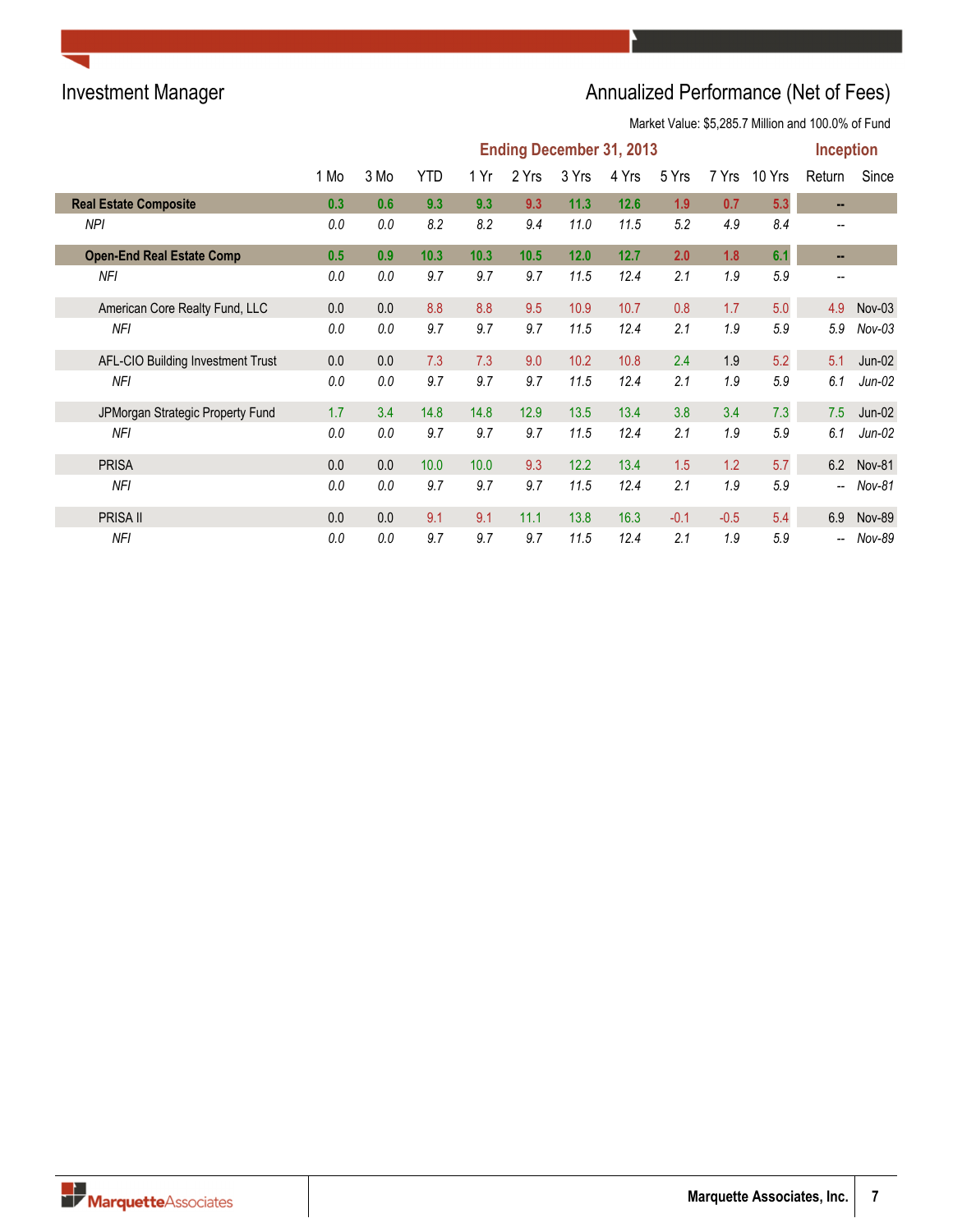### FIS Group Composite **Annualized Performance (Net of Fees)** Annualized Performance (Net of Fees)

Market Value: \$182.4 Million and 3.5% of Fund

|                                             |              |                   |      |      | <b>Ending December 31, 2013</b> |      |                          |                          |                          |                          |                          | <b>Inception</b>                                 |               |
|---------------------------------------------|--------------|-------------------|------|------|---------------------------------|------|--------------------------|--------------------------|--------------------------|--------------------------|--------------------------|--------------------------------------------------|---------------|
|                                             | Market Value | % of<br>Portfolio | 1 Mo | 3 Mo | <b>YTD</b>                      |      |                          |                          |                          |                          |                          | 1 Yr 2 Yrs 3 Yrs 4 Yrs 5 Yrs 10 Yrs Return Since |               |
| <b>FIS Group Composite</b>                  | 182,399,097  | 100.0             | 2.9  | 9.1  | 32.5                            | 32.5 | 23.7                     | 15.3                     | ä,                       | ä.                       | ÷,                       | 18.6                                             | <b>Jul-10</b> |
| FIS Group Dynamic Benchmark                 |              |                   | 2.3  | 8.5  | 30.3                            | 30.3 | 24.3                     | 15.1                     | 16.6                     | 18.8                     | 8.2                      | 18.9                                             | $Jul-10$      |
| 70% DJ Total Stock / 30% MSCI<br>ACWI ex-US |              |                   | 2.1  | 8.5  | 27.6                            | 27.6 | 21.8                     | 12.7                     | 13.4                     | 16.9                     | 7.9                      | 15.9                                             | $Jul-10$      |
| FIS Group U.S. Equity                       | 140,412,350  | 77.0              | 2.9  | 9.5  | 36.2                            | 36.2 | 25.2                     | 15.7                     | ä,                       | ш,                       | u,                       | 19.0                                             | <b>Jul-10</b> |
| 50% Russell 1000 / 50% Russell<br>2000      |              |                   | 2.3  | 9.5  | 36.0                            | 36.0 | 25.8                     | 16.0                     | 17.4                     | 19.4                     | 8.5                      | 19.8                                             | $Jul-10$      |
| Edgar Lomax                                 | 22,510,502   | 12.3              | 2.1  | 10.4 | 33.7                            | 33.7 | 20.2                     | $\overline{\phantom{a}}$ |                          |                          | $\overline{\phantom{a}}$ |                                                  | 20.7 Oct-11   |
| Russell 1000 Value                          |              |                   | 2.5  | 10.0 | 32.5                            | 32.5 | 24.8                     | 16.1                     | 15.9                     | 16.7                     | 7.6                      |                                                  | 23.5 Oct-11   |
| <b>Vision Capital</b>                       | 10,287,968   | 5.6               | 4.2  | 8.6  | 28.5                            | 28.5 | 23.2                     | $\overline{\phantom{a}}$ | --                       | --                       | $\Box$                   |                                                  | 13.9 May-11   |
| Russell 1000 Growth                         |              |                   | 2.9  | 10.4 | 33.5                            | 33.5 | 24.0                     | 16.5                     | 16.5                     | 20.4                     | 7.8                      |                                                  | 15.7 May-11   |
| Fortaleza                                   | 10,995,022   | 6.0               | 2.1  | 9.5  | 34.6                            | 34.6 | 25.6                     | 16.2                     | $\overline{\phantom{a}}$ | $\overline{\phantom{a}}$ | $\ddot{\phantom{0}}$     |                                                  | 22.2 Aug-10   |
| Russell 1000 Growth                         |              |                   | 2.9  | 10.4 | 33.5                            | 33.5 | 24.0                     | 16.5                     | 16.5                     | 20.4                     | 7.8                      |                                                  | 22.3 Aug-10   |
| Decatur Capital                             | 10,717,052   | 5.9               | 3.6  | 10.5 | 33.6                            | 33.6 | $\overline{\phantom{a}}$ | $\overline{\phantom{a}}$ | ÷,                       | $\overline{\phantom{a}}$ | $\ddot{\phantom{0}}$     |                                                  | 25.6 Aug-12   |
| Russell 1000 Growth                         |              |                   | 2.9  | 10.4 | 33.5                            | 33.5 | 24.0                     | 16.5                     | 16.5                     | 20.4                     | 7.8                      |                                                  | 24.8 Aug-12   |
| Oakbrook Investment                         | 23,230,518   | 12.7              | 3.2  | 8.9  | 36.3                            | 36.3 | $\overline{\phantom{a}}$ | $\overline{\phantom{a}}$ | $\overline{a}$           | $\overline{\phantom{a}}$ |                          |                                                  | 30.6 Aug-12   |
| Russell MidCap                              |              |                   | 3.0  | 8.4  | 34.8                            | 34.8 | 25.7                     | 15.9                     | 18.2                     | 22.4                     | 10.2                     |                                                  | 29.8 Aug-12   |
| <b>Apex Capital</b>                         | 27,128,418   | 14.9              | 4.6  | 10.2 | 39.8                            | 39.8 | --                       | $\overline{\phantom{a}}$ | $\overline{\phantom{a}}$ | --                       | $\frac{1}{2}$            |                                                  | 33.7 Aug-12   |
| Russell 2500 Growth                         |              |                   | 2.7  | 8.5  | 40.6                            | 40.6 | 27.8                     | 17.1                     | 20.0                     | 24.0                     | 10.1                     |                                                  | 33.1 Aug-12   |
| Channing                                    | 19,100,092   | 10.5              | 2.0  | 8.7  | 39.6                            | 39.6 | 31.4                     | 17.5                     | 20.9                     | 21.1                     | $\frac{1}{2}$            |                                                  | 12.4 Aug-08   |
| Russell 2000 Value                          |              |                   | 1.9  | 9.3  | 34.5                            | 34.5 | 26.0                     | 14.5                     | 16.9                     | 17.6                     | 8.6                      |                                                  | 9.4 Aug-08    |
| Lombardia                                   | 16,442,779   | 9.0               | 1.1  | 8.7  | 40.1                            | 40.1 | 25.2                     | 16.7                     | 18.9                     | 22.0                     | $\frac{1}{2}$            |                                                  | 11.9 Dec-07   |
| Russell 2000 Value                          |              |                   | 1.9  | 9.3  | 34.5                            | 34.5 | 26.0                     | 14.5                     | 16.9                     | 17.6                     | 8.6                      |                                                  | 8.2 Dec-07    |
| FIS Group Non-U.S. Equity                   | 41,984,250   | 23.0              | 2.9  | 7.8  | 25.2                            | 25.2 | u,                       | ц.                       | ш,                       | ш,                       |                          |                                                  | 25.1 Aug-12   |
| <b>MSCI ACWI ex USA</b>                     |              |                   | 0.9  | 4.8  | 15.3                            | 15.3 | 16.1                     | 5.1                      | 6.6                      | 12.8                     | 7.6                      |                                                  | 19.3 Aug-12   |
| Hanoverian Capital                          | 20,803,624   | 11.4              | 2.2  | 8.3  | 26.9                            | 26.9 | $\overline{\phantom{a}}$ | $\overline{\phantom{a}}$ | $\overline{\phantom{a}}$ | $\overline{\phantom{a}}$ | $\ddot{\phantom{0}}$     |                                                  | 27.1 Aug-12   |
| <b>MSCI EAFE</b>                            |              |                   | 1.5  | 5.7  | 22.8                            | 22.8 | 20.0                     | 8.2                      | 8.1                      | 12.4                     | 6.9                      |                                                  | 25.0 Aug-12   |
| Ativo Capital                               | 21,162,745   | 11.6              | 3.5  | 7.4  | 31.6                            | 31.6 | $\overline{\phantom{a}}$ | $\overline{a}$           | $\overline{a}$           |                          |                          |                                                  | 29.8 Aug-12   |
| MSCI EAFE + Canada                          |              |                   | 1.5  | 5.6  | 21.0                            | 21.0 | 18.7                     | 7.3                      | 7.7                      | 12.5                     | 7.1                      |                                                  | 23.2 Aug-12   |

\* The FIS Group Dynamic Benchmark is updated monthly account benchmark weightings from the beginning of each month. Prior to August 31, 2012, the benchmark is 50% Russell 1000 / 50% Russell 2000.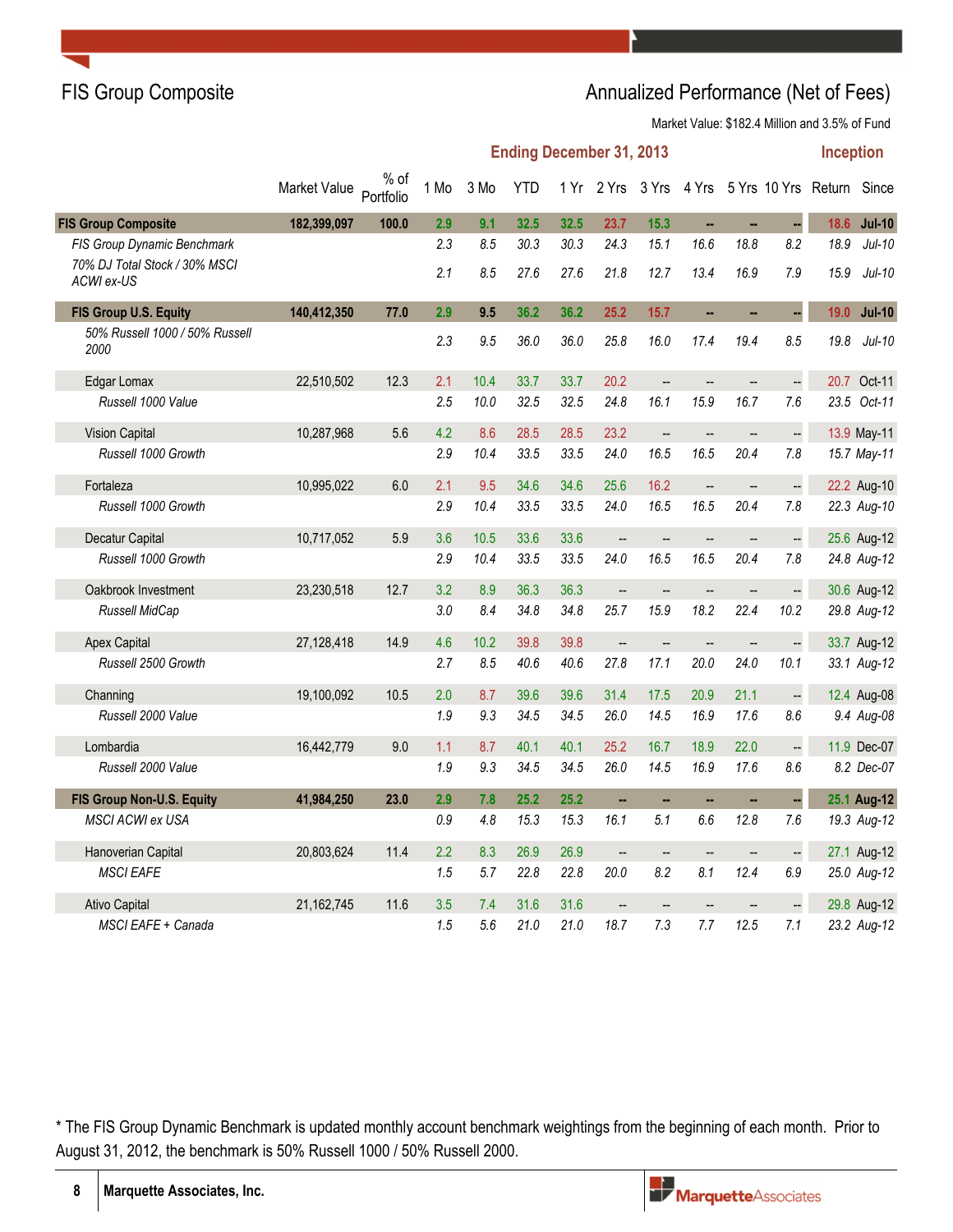

## Annuity & Benefit Fund **Inception Performance (Net of Fees)**

Ending December 31, 2013

|                                    |                               |                             |              |                | Performance |                   |
|------------------------------------|-------------------------------|-----------------------------|--------------|----------------|-------------|-------------------|
| <b>Asset Class</b>                 | <b>Benchmark</b>              | Manager                     | From         | <b>Manager</b> | Benchmark   | <b>Difference</b> |
| SMID-Cap Value Equity              | Custom Benchmark <sup>1</sup> | Ariel                       | July-84      | 13.2%          | 12.1%       | 1.1%              |
| Large-Cap Value Equity             | Russell 1000 Value            | <b>Great Lakes</b>          | April-91     | 10.6%          | 10.4%       | 0.2%              |
| Small-Cap Value Equity             | Custom Benchmark              | Keeley                      | January-93   | 12.9%          | 11.4%       | 1.5%              |
| Enhanced Index Fixed Income        | BarCap Aggregate              | Neuberger Berman            | June-01      | 5.4%           | 5.1%        | 0.3%              |
| Large-Cap Growth Equity            | Russell 1000 Growth           | Holland                     | November-02  | 9.5%           | 9.3%        | 0.2%              |
| Large-Cap Growth Equity            | Russell 1000 Growth           | CastleArk                   | August-04    | 9.4%           | 8.7%        | 0.7%              |
| International Growth Equity        | <b>MSCI EAFE</b>              | Cornerstone                 | December-04  | 7.3%           | 6.0%        | 1.3%              |
| International Growth Equity        | <b>MSCI EAFE Growth</b>       | <b>Walter Scott</b>         | December-04  | 7.4%           | 6.0%        | 1.4%              |
| International Value Equity         | <b>MSCI EAFE Value</b>        | LSV                         | May-05       | 6.4%           | 5.4%        | 1.0%              |
| Int'l Emerging Core Equity         | <b>MSCIEM</b>                 | William Blair               | August-05    | 9.5%           | 8.7%        | 0.8%              |
| Mid-Cap Core Equity                | Russell MidCap                | Earnest                     | December-06  | 7.6%           | 7.7%        | $-0.1%$           |
| Mid-Cap Growth Equity              | Custom Benchmark              | William Blair               | January-07   | 8.1%           | 7.5%        | 0.6%              |
| Large-Cap Core Equity              | S&P 500                       | Rhumbline                   | September-08 | 9.8%           | 9.5%        | 0.3%              |
| International Core Equity          | MSCI ACWI ex. U.S.            | NTGI ACWI ex. U.S.          | November-08  | 12.5%          | 12.3%       | 0.2%              |
| Int'l Small-Cap Equity             | MSCI Small-Cap International  | MSCI World Ex USA Small Cap | November-08  | 18.4%          | 18.1%       | 0.3%              |
| Hedged Equity Fund of Funds        | <b>HFRX Hedged Equity</b>     | K <sub>2</sub> Advisors     | February-09  | 6.3%           | 3.1%        | 3.2%              |
| <b>Hedged Equity Fund of Funds</b> | <b>HFRX Hedged Equity</b>     | Rock Creek                  | February-09  | 7.1%           | 3.1%        | 4.0%              |
| Core Fixed Income                  | BarCap Aggregate              | <b>LM Capital</b>           | April-09     | 5.2%           | 4.7%        | 0.5%              |
| Fixed Income - Intermediate        | BarCap Int. Gov/Credit        | Segall, Bryant, & Hamill    | May-09       | 4.8%           | 4.2%        | 0.6%              |
| Fixed Income - High Yield          | BarCap Ba High Yield          | MacKay Shields              | May-09       | 13.5%          | 13.8%       | $-0.3%$           |
| Fixed Income - Senior Loan         | CSFB Leveraged Loan           | Symphony                    | September-09 | 9.1%           | 7.9%        | 1.2%              |
| Mid-Cap Growth Equity              | Russell MidCap Growth         | Geneva Capital              | December-09  | 19.6%          | 19.6%       | $0.0\%$           |
| Core Fixed Income                  | BarCap Aggregate              | <b>UBS</b>                  | August-10    | 3.3%           | 2.9%        | 0.4%              |
| Large-Cap Value Equity             | Russell 1000 Value            | Herndon                     | December-11  | 23.0%          | 24.9%       | $-1.9%$           |

<sup>1</sup> Ariel Custom Benchmark is Russell 2500 Value, and prior to March 2002, the Russell 2000 Value.